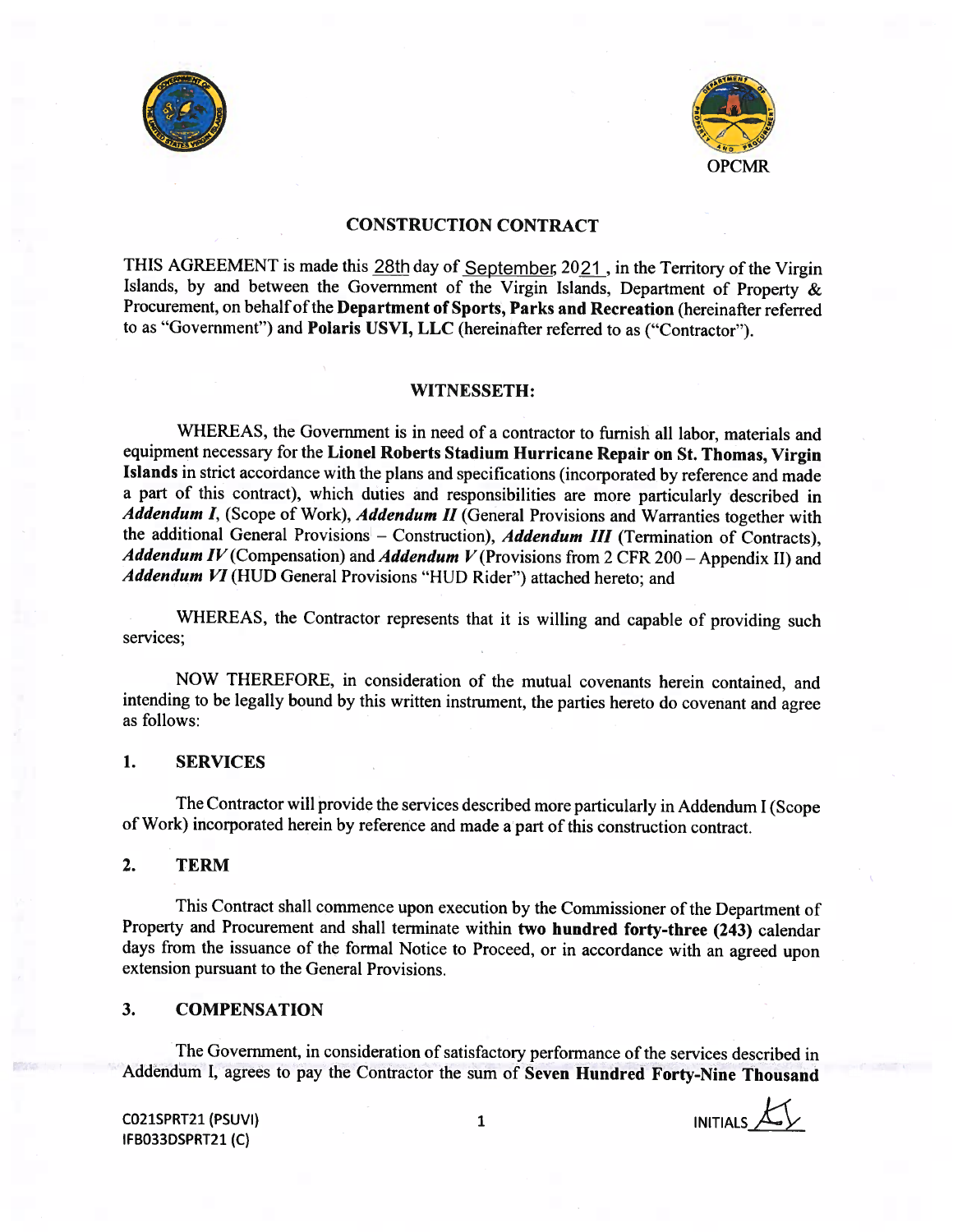



Nine Hundred Eleven Dollars and Thirty Cents (\$749,911.30) in accordance with the provisions set forth in Addendum IV (Compensation), attached hereto is hereby incorporated by reference and made <sup>a</sup> part of this contract.

## 4. LIQUIDATED DAMAGES

It is hereby expressly agreed by the parties hereto that in the event the Contractor has not completed the scope of work under the term set forth in Paragraph <sup>2</sup> hereof, One Hundred Fifty Dollars (\$150.00) for each calendar day or portion thereof shall be due the Government. The liquidated damages shall first be deducted from any contract monies due, but not yet paid to the extent available.

## 5. RECORDS

The Contractor will present documented, precise records of time and/or money expended under this Contract.

#### 6. PROFESSIONAL STANDARDS

The Contractor agrees to maintain the professional standards applicable to its profession and to Contractors doing business in the United States Virgin Islands.

## 7. DOCUMENTS, PRINTOUTS, ETC.

Certified copies of all documents, books, records, instructional materials, programs, printouts, and memoranda of every description derived therefrom and pertaining to this Contract shall become the property of the Government and shall be turned over to it at the termination of this Contract, or at the Government's request, during the life of the contract. The above-described materials shall not be used by Contractor or by any other person or entity except upon the written permission of the Government.

### 8. LIABILITY OF OTHERS

Nothing in this Contract shall be construed to impose any liability upon Government to persons, finns, associations, or corporations engaged by Contractor as servants, agents, independent contractors, or in any other capacity whatsoever, or make the Government liable to any such persons, firms, associations or corporations for the acts, omissions, responsibilities, obligations and taxes of Contractor of whatsoever nature, including but not limited to unemployment insurance, gross receipt, excise, and social security taxes for Contractor, its servants, agents or independent contractors.

#### 9. ASSIGNMENT

CO21SPRT21 (PSUVI) 2 IFBO33DSPRT21 (C)

/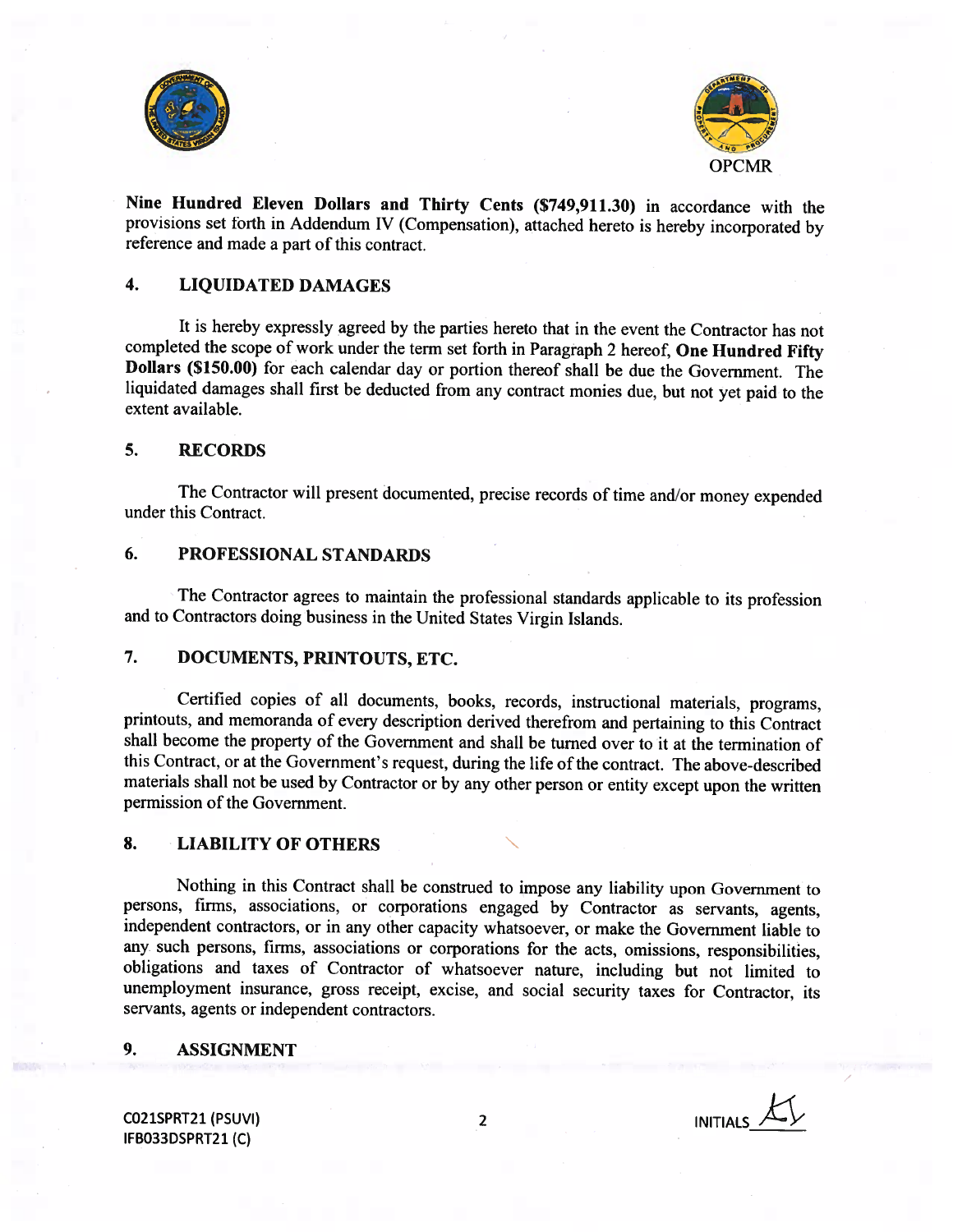



The Contractor shall not subcontract or assign any part of the services under this contract without the prior written approval of the Government.

## 10. INDEMNIFICATION

Contractor agrees to indemnify, defend, and hold harmless the Government from and against any and all loss, damage, liability, claims, demands, detriments, cost, charges and expenses (including attorney's fees) and causes of action of whatsoever character which the Government may incur, sustain or be subjected to, arising out of or in any way connected to the services to be performed by Contractor under this Contract and arising from any cause, except the sole negligence of Government.

## 11. INDEPENDENT CONTRACTOR

The Contractor shall perform this Contract as an independent contractor, and nothing herein contained shall be construed to be inconsistent with this relationship or status.

#### 12. GOVERNING LAW

This Contract shall be governed by the laws of the United States Virgin Islands and jurisdiction and venue are exclusive in the United States Virgin Islands.

## 13. WAIVERS AND AMENDMENTS

No waiver, modification, or amendment of any term, condition or provision ofthis Contract shall be valid or of any force or effect unless made in writing, signed by the parties hereto or their duly authorized representatives, and specifying with particularity the nature and extent of such waiver, modification, or amendment. Any such waiver, modification, or amendment in any instances shall in no event be construed to be <sup>a</sup> general waiver, modification, or amendment of any of the terms, conditions, or provisions of this Contract, but the same shall be strictly limited and restricted to the extent and occasion specified in such signed writing or writings.

#### 14. ENTIRE AGREEMENT

This agreement constitutes the entire agreement of the parties relating to the subject matter addressed in this agreement. This agreement supersedes all prior communications, contracts, or agreements between the parties with respect to the subject matter addressed in this Agreement, whether written or oral.

#### 15. RIGHT TO WITHHOLD

If work under this Contract is not performed in accordance with the terms, hereof, Government will have the right to withhold out of any payment due to Contractor, such sums as

CO21SPRT21 (PSUVI) 3 IFBO33DSPRT21 (C)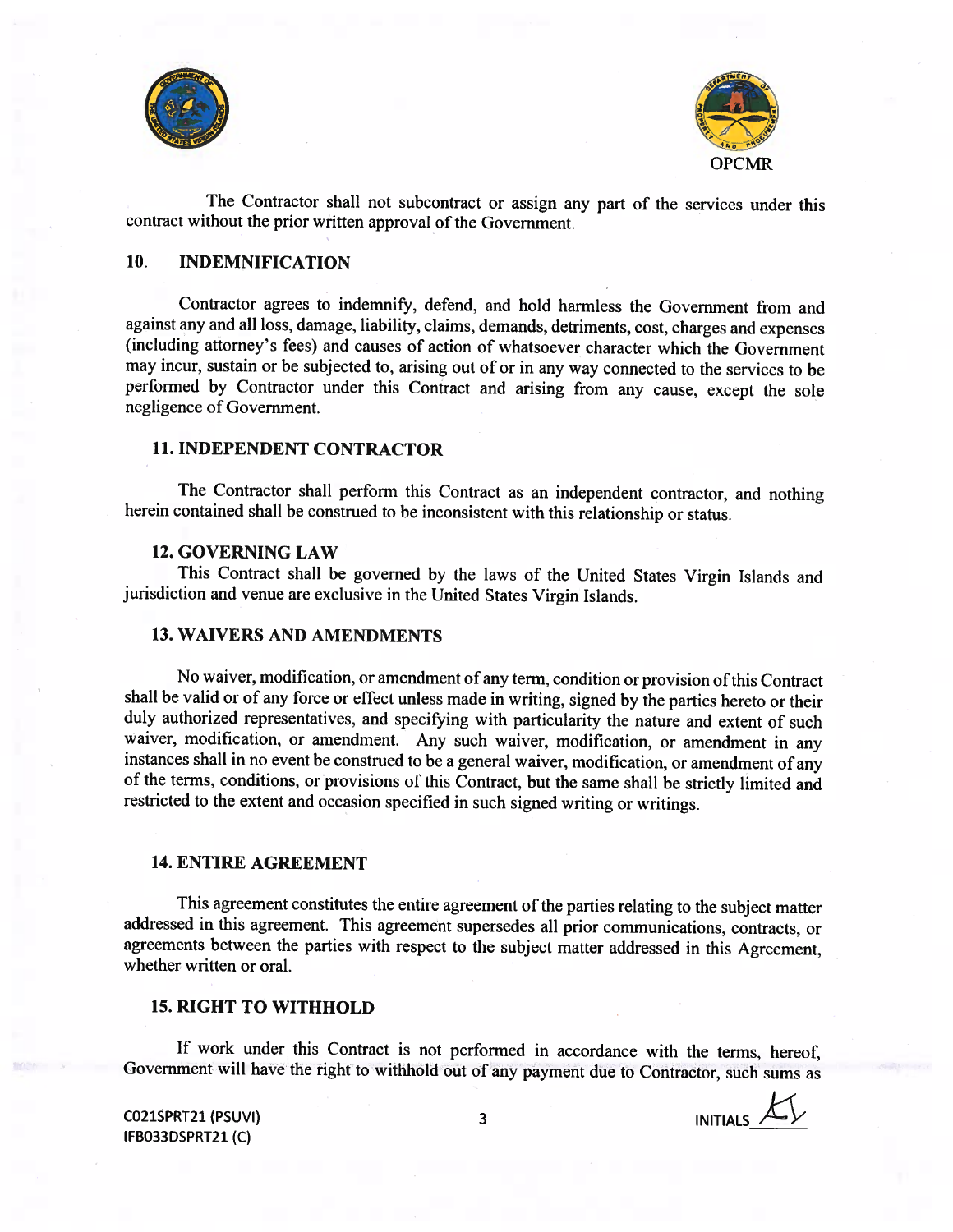



the Government may deem ample to protect it against loss or to assure payment of claims arising therefrom, and, at its option, the Government may apply such sums in such manner as the Government may deem proper to secure itself or to satisfy such claims. The Government will immediately notify the Contractor in writing in the event that it elects to exercise its right to withhold.

# 16. CONDITION PRECEDENT

This Contract shall be subject to the availability and appropriation of funds and to the approval of the Commissioner of the Department of Property and Procurement.

## 17. TERMINATION

Either Party will have the right to terminate this contract with cause on ten (10) days written notice to the other party specifying the date of termination. The attached "Addendum III-Termination of Contracts for the Convenience of the Government" is hereby fully incorporated herein by reference and is made <sup>a</sup> part of this agreement.

### 18 PARTIAL TERMINATION

The performance of work under this contract may be terminated by the Government in part, whenever the Government shall deem such termination advisable by providing ten  $(10)$  days written notice to the Contractor. This partial termination shall be effected by delivering to the Contractor a Notice of Partial Termination specifying the extent to which the term and/or duties under this contract are terminated and the date upon which such termination becomes effective. The Contractor shall be entitled to receive payment for services provided to the date of termination, including payment for the period of the ten (10) days' notice.

## 19. NON-DISCRIMINATION

No person shall be excluded from participating in, be denied the proceeds of, or be subject to discrimination in the performance of this Contract on account of race, creed, color, sex, religion, disability or national origin.

## 20. CONFLICT OF INTEREST

- (a) Contractor covenants that it has no interest and will not acquire any interest, direct or indirect, which would conflict in any manner or degree with the performance of services required to perform under this Contract.
- (b) Contractor further covenants that it is:
	- (1) not <sup>a</sup> territorial officer or employee (i.e., the Governor, Lieutenant Governor, member of the Legislature or any other elected territorial official; or an officer or employee of the legislative, executive, or judicial branch of the Government or any

CO21SPRT21 (PSUVI) 4 A INITIALS IFBO33DSPRT21 (C)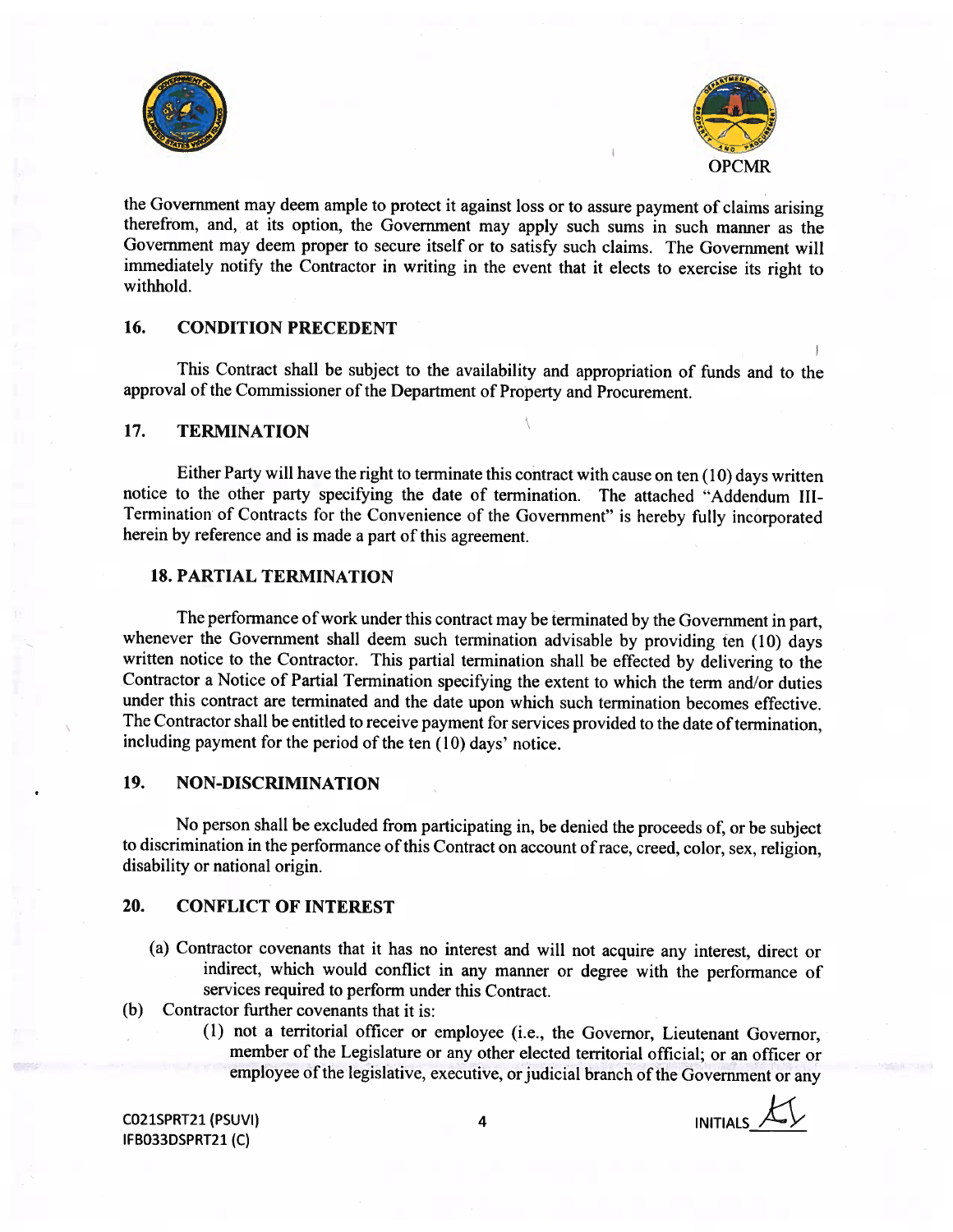



agency, board, commission, or independent instrumentality of the Government, whether compensated on <sup>a</sup> salary, fee, or contractual basis); or

- (2) <sup>a</sup> territorial officer or employee and, as such, has:
	- (i) familiarized itself with the provisions of Title 3, Chapter 37, Virgin Islands Code, pertaining to conflicts of interest, including the penalties provisions set forth in section 1108 thereof.
	- (ii) not made, negotiated, or influenced this contract, in its official capacity; and
	- (iii) no financial interest in the contract as that term is defined in section 1101, (1) of said Code chapter.

## 21. EFFECTIVE DATE

The effective date of this Contract is upon the execution by the Commissioner of the Department of Property and Procurement.

## 22. NOTICE

Any notice required to be <sup>g</sup>iven by the terms of this Contract shall be deemed to have been <sup>g</sup>iven when the same is sent by certified mail, postage prepaid or personally delivered, addressed to the parties as follows:

## GOVERNMENT

Anthony D. Thomas, Commissioner Department of Property and Procurement 8201 Sub Base, Suite 4 St. Thomas U.S. Virgin Islands 00802

Calvert A. White Commissioner Department of Sports, Parks and Recreation 8201 Subbase, Suite 206 St. Thomas U.S. Virgin Islands 00802

#### **CONTRACTOR**

Anthony Iwu Director of Caribbean Operations Polaris USVI, LLC P. 0. Box 125 Lake Charles, LA 70602

CO21SPRT21 (PSUVI) IFBO33DSPRT21 (C)

5 INITIALS\_\_\_\_\_\_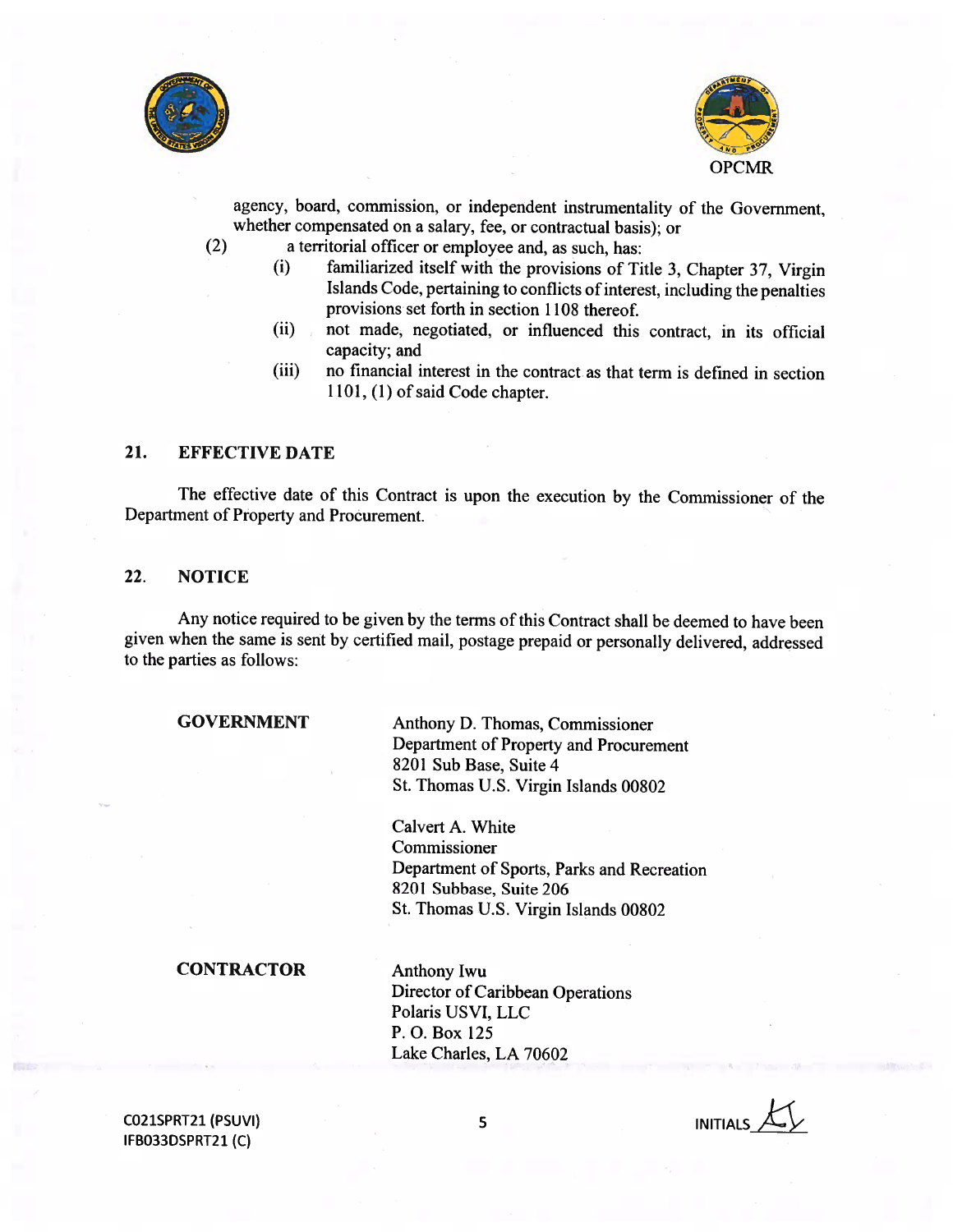



## 23. LICENSURE

The Contractor covenants that it has:

- a. obtained all of the applicable licenses or permits, temporary or otherwise, as required by Title 27 of the Virgin Islands Code; and
- b. familiarized itself with the applicable provisions of Title 27 of the Virgin Islands Code pertaining to professions and occupations.

## 24. CONTRACTOR'S REPRESENTATIONS

The Contractor agrees that it is fully informed regarding all the conditions affecting the work to be done and labor and materials to be furnished for the completion of the Contract, and that it has been engaged in and now does such work and represents that it is fully equipped, competent, and capable of performing the work and is ready and willing to perform such work.

The Contractor agrees further to begin work not later than the date indicated on the formal Notice to Proceed and complete the work within the number of days specified in the proposal or as extended in accordance with the General Provisions of the Contract.

The Work shall be done under the direct supervision of the Government, and in accordance with the laws of the Government and it Rules, and Regulations thereunder issued and any and all applicable federal rules and regulations. The parties hereto agree that this contract shall, in all instances, be governed by the Laws of the Government of the Virgin Islands.

## 25. WARRANTY OF NON-SOLICITATION

The Contractor expressly warrants that it nor its officers, agents or employees has employed no person to solicit or obtain this contract on its behalf, or to cause or procure the same to be obtained upon compensation in any way, contingent, in whole or in part, upon such procurement, and that it nor its officers, agents or employees has not paid, or promised or agreed to pay to any person, in consideration of such procurement, or in compensation for services in connection therewith, any brokerage, commission, or percentage upon the amount receivable by him hereunder; and that it nor its officers, agents or employees has not, in estimating the contract price demanded by it included any sum by reason of such brokerage, commission or percentage; and that all monies payable to it hereunder are free from obligation to any other person for services rendered, or supposed to have been rendered, in the procurement of this contract.

Breach of the warranty shall give the Government the right to terminate this Contract, or in its discretion, to deduct from the contract price or consideration the amount of such commission, percentage, brokerage, or contingent fees

#### 26. FALSE CLAIMS

CO21SPRT21 (PSUVI) 6 INITIALS\_\_\_\_\_\_\_\_ IFBO33DSPRT21 (C)

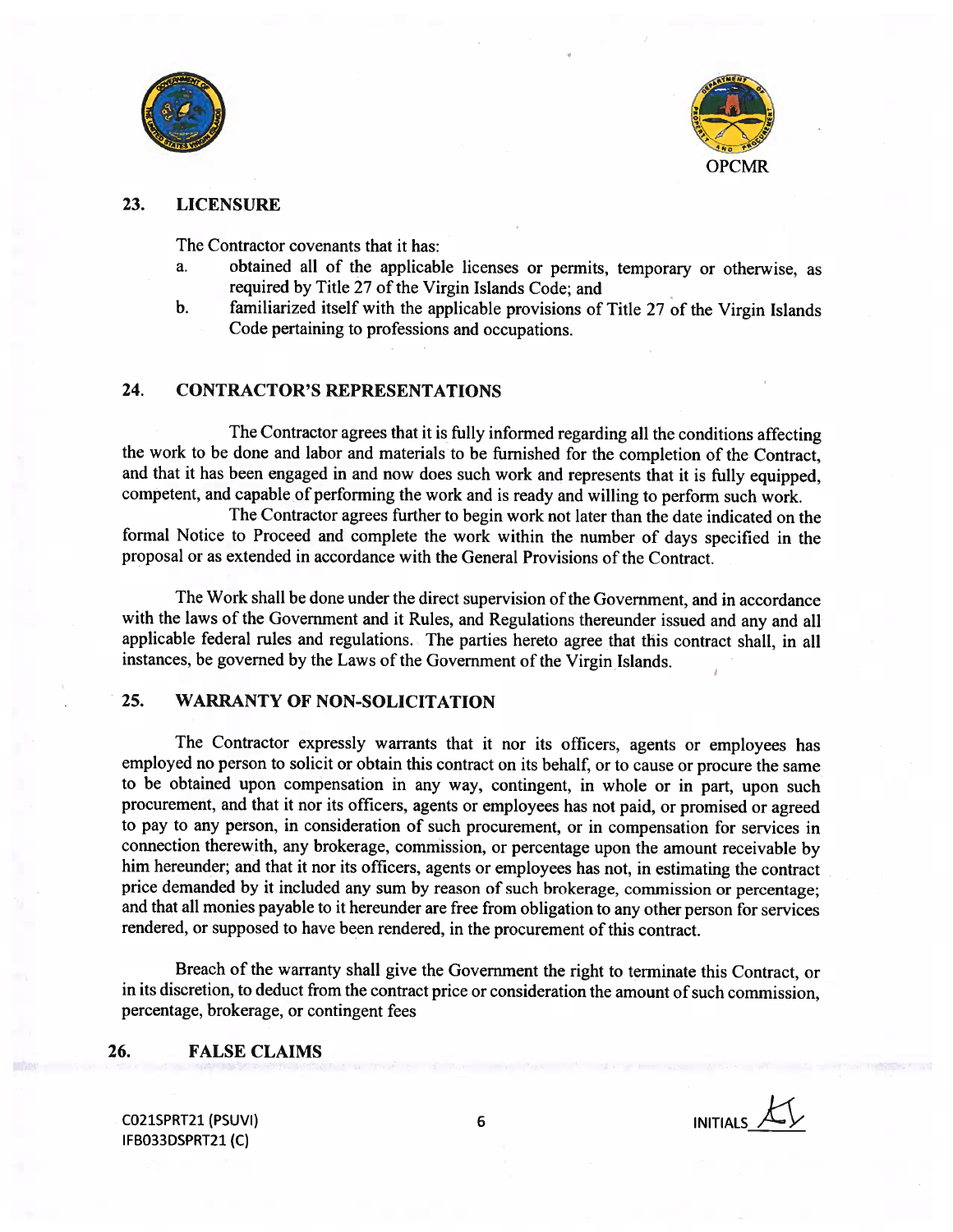



Contractor warrants that it shall not, with respect to this Contract, make or present any claim upon or against the Government of the Virgin Islands, or any officer, department, board, commission, or other agency thereof, knowing such claim to be false, fictitious or fraudulent. Contractor acknowledges that making such <sup>a</sup> false, fictitious, or fraudulent claim is an offense under Virgin Islands law.

# 27. DEBARMENT CERTIFICATION

By execution of this contract, the Contractor certifies that it is eligible to receive contract awards using federally appropriated funds and that it has not been suspended or debarred from entering into contracts with any federal agency. The Contractor shall include this provision in each of its subcontracts hereunder and shall furnish its subcontractors with the current "LIST OF PARTIES EXCLUDED FROM FEDERAL PROCUREMENT OR NON-PROCUREMENT." In the event the Contractor or any subcontractor misrepresents its eligibility to receive contract awards using federal funds, the Contractor or subcontractor agrees that it shall not be entitled to payment for any work performed under this contract or any subcontract and that the Contractor or subcontractor shall promptly reimburse the Government of the Virgin Islands for any progress payments heretofore made.

## 28. NOTICE OF FEDERAL FUNDING

Contractor acknowledges that this Contract is funded, in whole or in part, by federal funds. Contractor warrants that it shall not, with respect to this Contract, make or present any claim knowing such claim to be false, fictitious, or fraudulent. Contractor acknowledges that making such <sup>a</sup> false, fictitious, or fraudulent claim is <sup>a</sup> federal offense.

## 29. DAVIS BACON ACT

Contractor hereby agrees that it shall comply with all rulings and interpretations of the Davis-Bacon Act (40 USC 276a-5) and that the contractor and subcontractor agrees that all employees shall be paid the local prevailing wages as established by Virgin Islands statutes and laws.

#### 30. OTHER PROVISIONS

Addendum <sup>I</sup> (Scope of Work), Addendum II (General Provisions and Warranties), Addendum III (Termination of Contracts), Addendum IV (Compensation) and Addendum <sup>V</sup> (Provisions from <sup>2</sup> CFR 200 — Appendix II) and Addendum VI (HUD General Provisions "HUD Rider") attached hereto are hereby incorporated by reference and made <sup>a</sup> part of this contract.

#### 31. INSURANCE

CO21SPRT21 (PSUVI) 7 IFBO33DSPRT21 (C)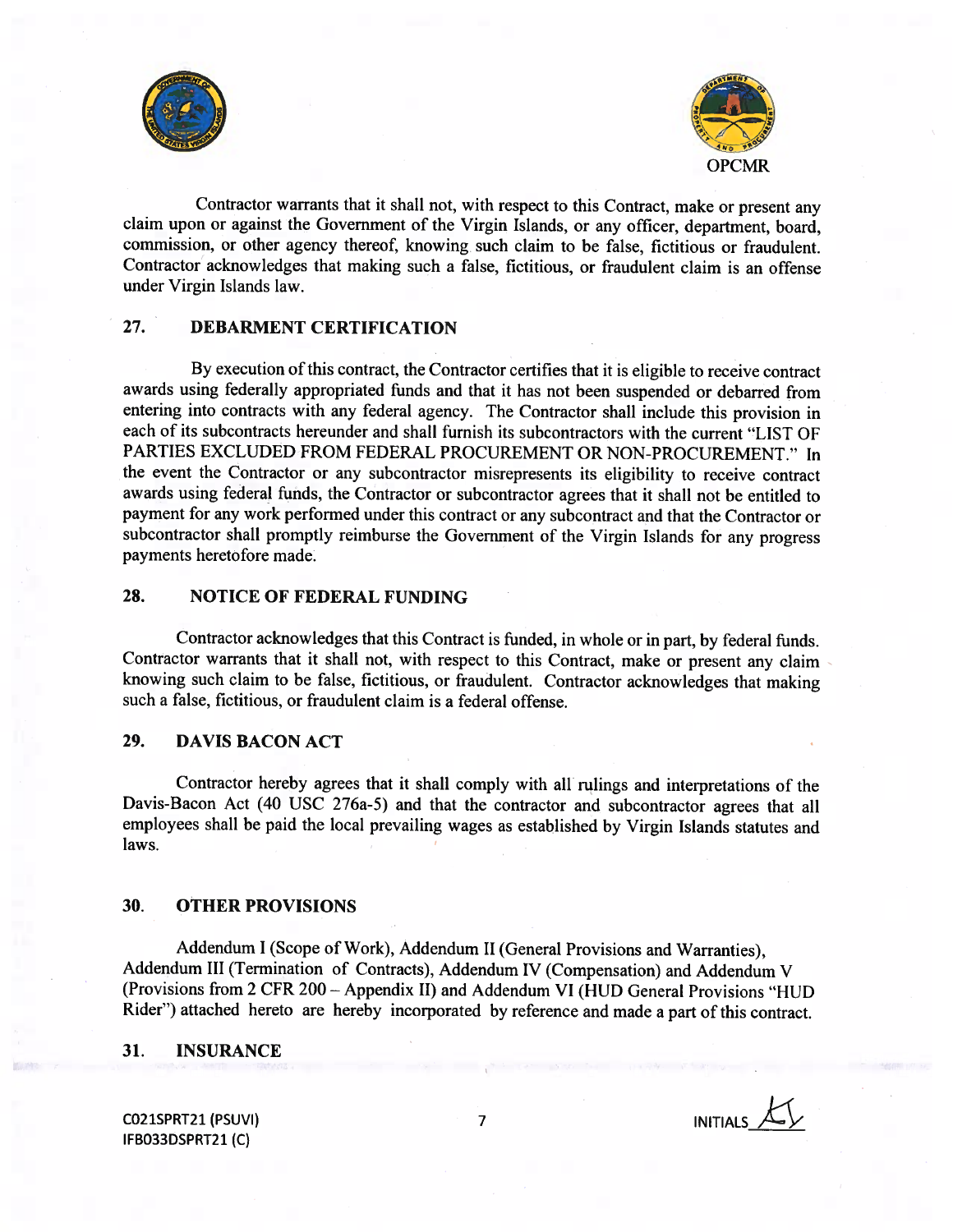



Contractor shall maintain the following insurance coverages during the term of this Contract

- (a) COMMERCIAL GENERAL LIABILITY: Commercial general liability insurance, in <sup>a</sup> form acceptable to the Government, on a "per occurrence" basis with <sup>a</sup> minimum limit of not less than one million dollars (\$1,000,000.00) for any one person per occurrence for death or personal injury and one million dollars (\$1,000,000.00) for any one occurrence for property damage. Insurance policy(ies) shall name the Government of the Virgin Islands as the certificate holder and additional insured via an endorsement.
- (b) WORKERS' COMPENSATION: Contractor shall supply current coverage under the Government Insurance Fund or other form of coverage.

## 32. PAYMENT AND PERFORMANCE BONDS

The Contractor shall comply with the following minimum bonding requirements:

(a) A performance bond to secure Contractor's obligations and performance under the contract for 100% of the Contract price; and

(b) A payment bond to assure payment to all persons supplying labor and material in the execution of the work provided for in the contract for 100% of the Contract price.

CO21SPRT21 (PSUVI) IFBO33DSPRT21 (C)

8 INITIALS  $\mathcal{K}$